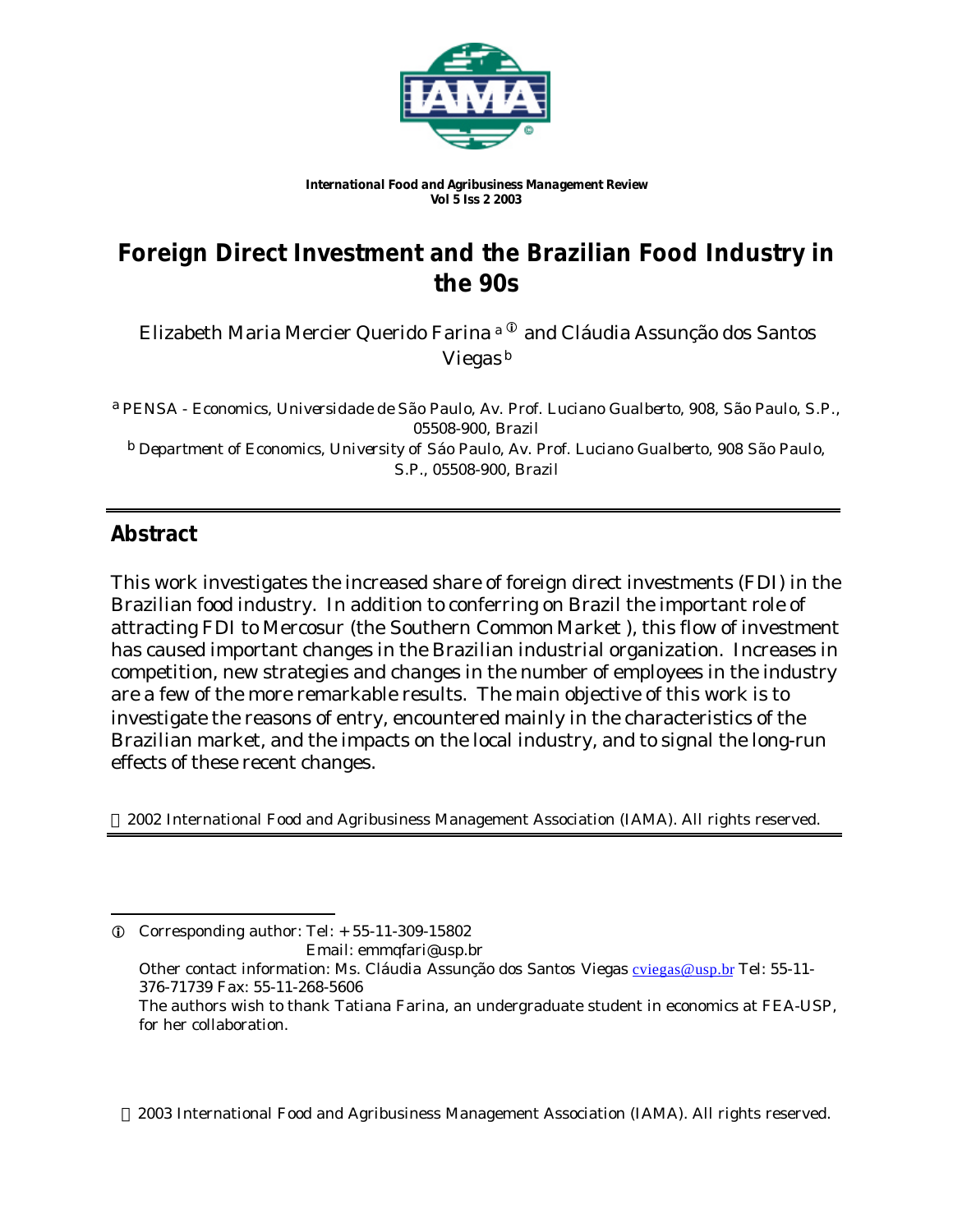#### **1.Introduction**

Foreign direct investment (FDI) has played a major role in the recent economic development of Brazil. Since the mid-nineties, FDI spurted and many multinationals in the food system picked Brazil as headquarters for their investments in Mercosur (The Southern Common Market). Empirical evidence shows that mergers and acquisitions (M&A) have been the most common strategy of firms interested in entering the Brazilian food market.

The paper explores the reasons and mechanisms of entry of multinationals, the impacts on the local food industry and on the consumer market. The theoretical approach developed by John Dunning (1995a) was the main guide in discussing the reasons and entry strategies of the multinational companies.

The paper shows that there were major transformations in the Brazilian food industry, but it is not possible to isolate the consequences of FDI from other causes such as trade liberalization, deregulation and stabilization that spurred competition pressures. Despite a huge M&A wave, the food real prices slumped, the variety of products increased, and there was a strong growth of productivity in the food processing industry.

### **2. The Importance of FDI in the Brazilian Food Industry**

According to data from UNCTAD (2002), in 2000, Latin America attracted 56.8 billion dollars in Foreign Direct Investment (FDI), from which 78% went to Mercosur countries (Argentina, Brazil, Paraguay, and Uruguay).

In 2001, Brazil was, for the sixth consecutive year, the leader in bringing FDI to the region, attracting US\$ 22.5 billion. This number is rather small if compared with the inflows of FDI to Brazil in the previous years. In 2000, the amount achieved US\$ 32.779 billion.

The decline of FDI in Brazil in 2001 followed the world tendency of decrease of investments in all countries, except the African countries, in that year. This global downturn may be mainly explained by the slowdown of world economic growth in 2001. In addition, Brazil reduced the privatization rhythm, particularly in the services sector, such as the telecommunications industry.

From 1990 to 1995, U.S. direct investments in the Western Hemisphere expanded rapidly. Canada is the largest host country of the hemisphere, followed by Mexico, Brazil, and Argentina. The ranking is the same for total direct investment and for the food industry (table 1).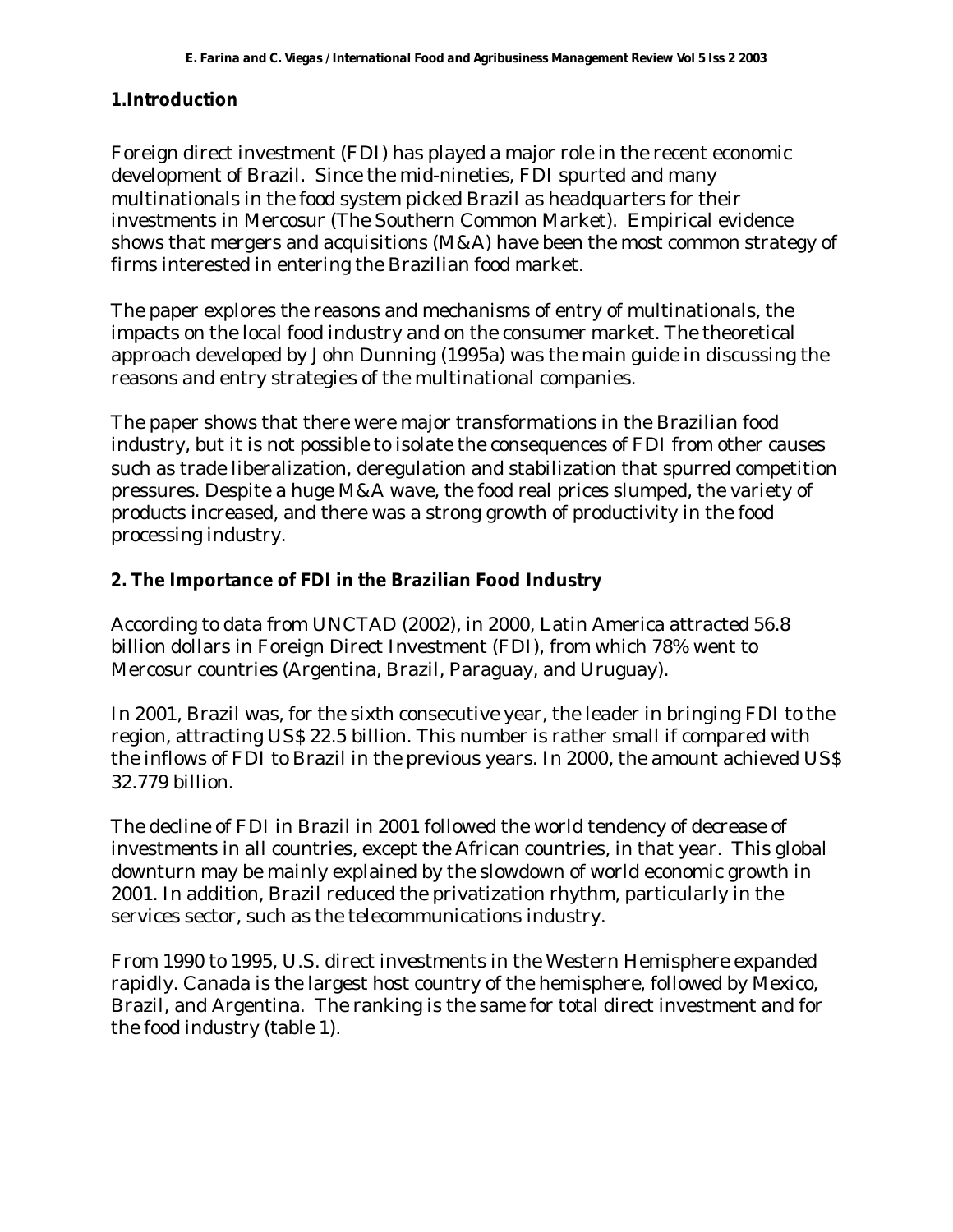| <b>Hemisphere</b>                      |         |               |         |         |                          |                          |                          |
|----------------------------------------|---------|---------------|---------|---------|--------------------------|--------------------------|--------------------------|
| <b>Country/Region</b>                  | 1998    | 1999          | 2000    | 2001    | $\frac{6}{6}$<br>1998/99 | $\frac{0}{0}$<br>99/2000 | $\frac{0}{0}$<br>2000/01 |
|                                        |         | US\$ billions |         |         |                          | $\%$                     |                          |
| <b>Total FDI</b>                       | 1.000.7 | 1.173.1       | 1.293.4 | 1.381.6 | 17.2%                    | 10.3%                    | 6.8%                     |
| Food industry                          | 35.3    | 34.2          | 35.9    | 35.4    | $-3.1%$                  | 5.0%                     | $-1.4%$                  |
| Total FDI in Canada                    | 98.2    | 111.7         | 128.8   | 139.0   | 13.7%                    | 15.3%                    | 7.9%                     |
| Food industry                          | 5.0     | 5.8           | 5.5     | 4.6     | 16.0%                    | $-5.2\%$                 | $-16.4%$                 |
| Total FDI in Latin<br>America          | 128.6   | 174.0         | 154.5   | 160.7   | 35.3%                    | $-11.2%$                 | 4.0%                     |
| Food industry                          | 9.9     | 8.0           | 7.8     | 8.6     | $-19.2%$                 | $-2.5%$                  | 10.3%                    |
| <b>Total FDI</b> in Mexico             | 26.7    | 32.9          | 37.3    | 52.2    | 23.2%                    | 13.4%                    | 39.9%                    |
| Food industry                          | 4.7     | 3.7           | 4.4     | 4.5     | $-21.3%$                 | 18.9%                    | 2.3%                     |
| <b>Total FDI in Central</b><br>America | 56.0    | 69.3          | 70.5    | 80.6    | 23.8%                    | 1.7%                     | 14.3%                    |
| Food industry                          | 16.8    | 4.2           | 4.9     | 4.8     | $-75.0\%$                | 16.7%                    | $-2.0\%$                 |
| Total FDI in South<br>America          | 72.6    | 77.7          | 84.0    | 83.4    | 7.0%                     | 8.1%                     | $-0.7\%$                 |
| Food industry                          | 4.7     | 3.8           | 4.1     | 3.8     | $-19.1%$                 | 7.9%                     | $-7.3%$                  |
| Total FDI in Brazil                    | 37.2    | 37.4          | 39.0    | 36.3    | 0.5%                     | 4.3%                     | $-6.9\%$                 |
| Food industry                          | 2.6     | 1.3           | 1.6     | 1.4     | $-50.0\%$                | 23.1%                    | $-12.5%$                 |
| Total FDI in Argentina                 | 12.3    | 15.6          | 9.4     | 14.2    | 26.8%                    | $-39.7%$                 | 51.1%                    |
| Food industry                          | 1.0     | 1.17          | 0.5     | 0.8     | 17.0%                    | $-57.3%$                 | 60.0%                    |

**Table 1.** Direct Investments of the USA in the Western

Source: U.S. Department of Commerce, Bureau of Economic Analysis data

Table 2 shows the importance of FDI for the Brazilian economy and for the food industry. The total FDI (inflow of investments, profits not sent abroad and the reinvestments of foreign companies) represented 17% of GDP in 2000, three times higher than 1995. FDI became very important during the second half of the 90s. The foreign companies revenue was 38.5% of the GDP and 60% of the exports in 2000. Foreign companies' exports grew more than 40% in 5 years, showing that the internal market was not the only reason for FDI. Regarding food industry, the FDI grew 63%, while the foreign firms' exports more than doubled.

**Table 2.** Foreign Direct Investment in Brazil, 1995 and 2000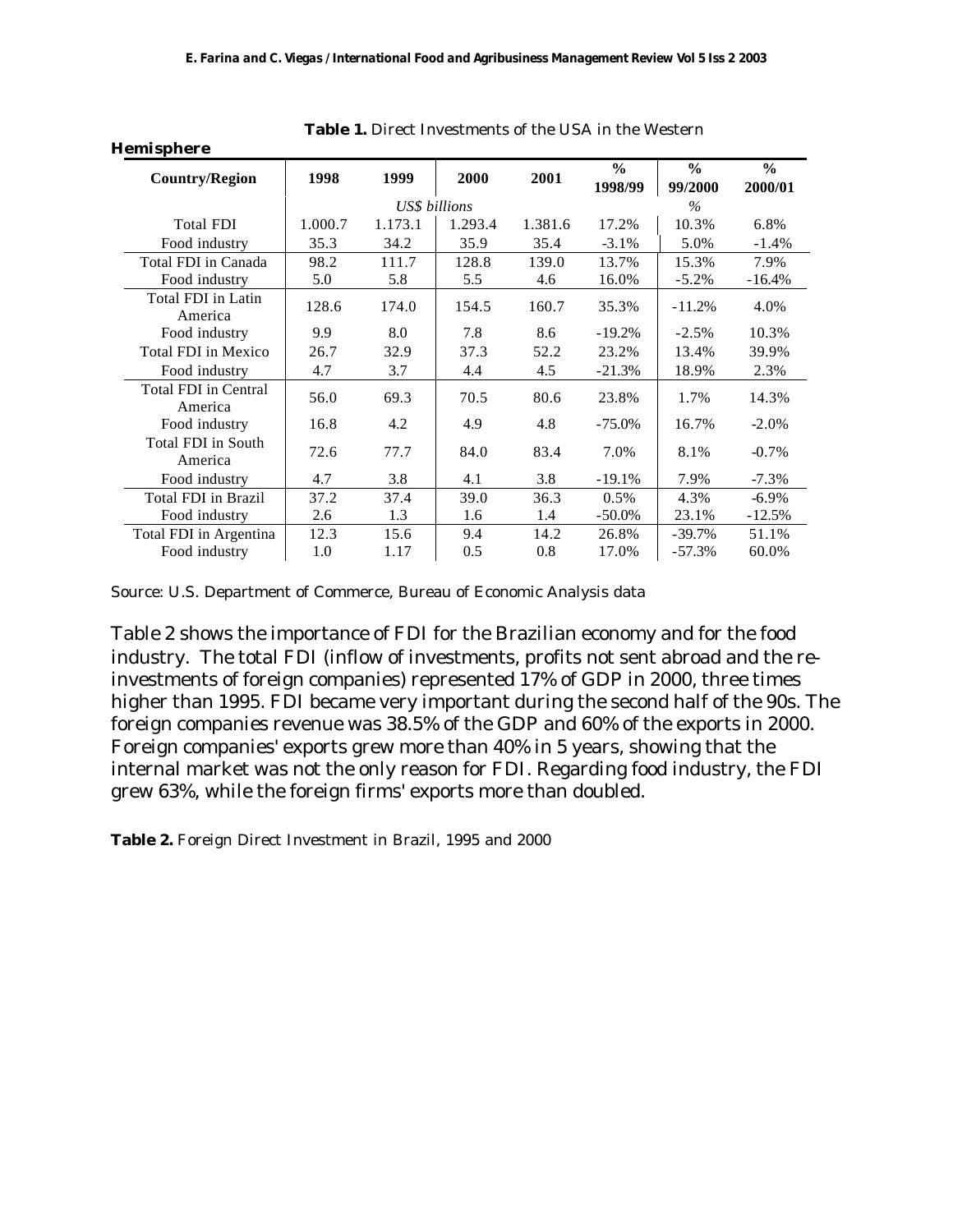|                                         | 2000                               | 1995      |
|-----------------------------------------|------------------------------------|-----------|
|                                         | Total (All Sectors)                |           |
| Number of Employees                     | 1,709,555                          | 1,447,385 |
| Direct Investment Position (\$ Million) | 103,015                            | 41,696    |
| GDP (\$ Million)                        | 602,206                            | 705,449   |
| Sales (\$ Million)                      | 231,705                            | 188,903   |
| Exports (\$ Million)                    | 33,249                             | 21,744    |
| <b>Total Exports</b>                    | 55,086                             | 46,506    |
|                                         | <b>Food and Beverages Industry</b> |           |
| Number of Employees                     | 136,621                            | 153,024   |
| Direct Investment Position (\$ Million) | 4,619                              | 2,828     |
| Sales (\$ Million)                      | 17,186                             | 16,709    |
| Exports (\$ Million)                    | 4,952                              | 2,313     |

Source: Brazilian Central Bank, Census of Foreign Capital./ IPEA

## **3. Reasons for Multinational Investments**

Dunning (1995a) argues that FDI may be explained by OLI factors. That is, the stock of foreign assets, owned and controlled by multinational firms (MNE) is determined by (a) the competitive advantages **(O)** of those firms vis a vis those of uni-national firms; (b) the extent and nature of the location **(L)** bound endowments and markets offered by countries to firms to create or add further value to these competitive advantages; and (c) the extent to which the market for these advantages are best internalized by firm itself **(I),** rather than marketed directly to foreign firms. As stated by the "internalization paradigm" there are advantages of internalizing the market in order to appropriate the full economic rent created by core assets. (Dunning, 1995 a: 81)

Starting by the **L**ocation factors, Brazil has unique agriculture raw-material availability and an extensive growth potential. Nearly 19% of world's arable land is in Brazil (FAO/ONU), but the country uses a small part of this area. It is possible to double the planted area without affecting any hectares of the Amazon forest. Moreover, 19% of the planet's water is in Brazil. With a wide range of latitudes and reasonably well distributed rainfall throughout the year, the country is able to produce a wide range of products varying from coffee and soybean to apples, pears, melons, grapes, and others. Consequently, agricultural production and productivity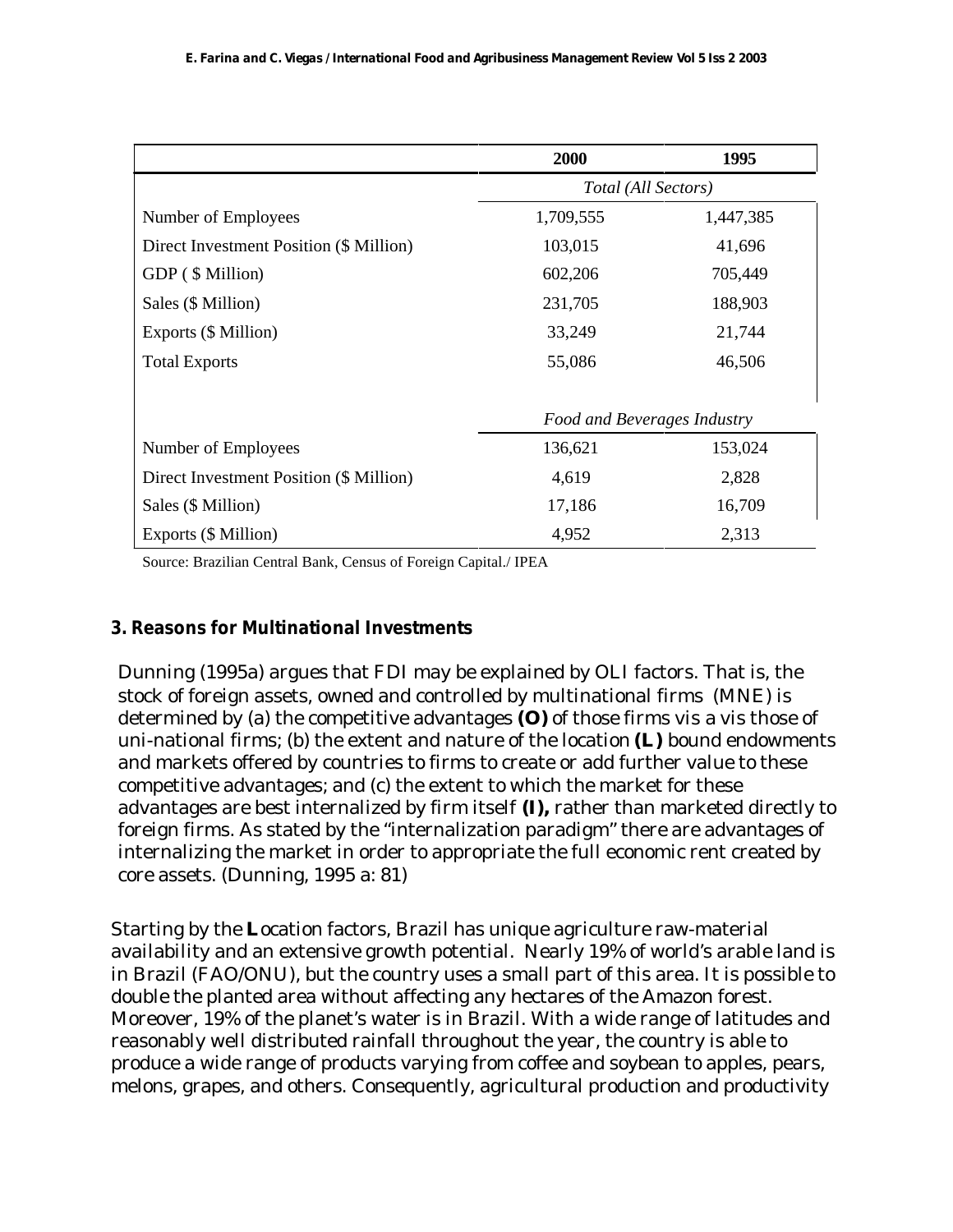have large growth potential through the incorporation of new areas and technology adoption. (Farina & Nunes, 2002). Along with natural resources, Brazil has strong scientific research structure in agricultural products that guarantees continuous productivity gains.

Low-income countries that enjoy a greater marginal propensity to consume face significant increases in demand for food in periods of economic acceleration. This was precisely the Brazilian case, soon after the success of the 1994 stabilization plan1. In addition to the response of demand to the growth that followed the first Post-Real years, the redistributive effect of monetary stabilization provoked an unprecedented increase in the volume of foods sold, especially those of greater added value, such as dairy products. This behavior of food demand in these countries functions as a lure to multinationals. This is even more reinforced if we take into consideration the fact that, as a general rule, the countries of origin of these investments have slower growth in consumer demand for food. These aspects will be explored in greater detail later on, in a specific study of the Brazilian consumer market.

The economic and institutional reforms that have taken place since the late 80s offered a favorable institutional environment for FDI, reinforcing the L factor.

Brazil is, also, an important platform for Mercosur countries, with 170 million inhabitants, 8.5 million km2 and US\$ 602 billion GDP in 20002. By the end of the 20th century, Brazil accounted for 78% of the Mercosur's population. Its GDP was 62% of the Mercosur's GDP although it had only half the per capita GDP of Argentina and suffered from poor income distribution. Brazil's exports were 62% and its imports 60% of the Mercosur totals, and 43% of intra-bloc exports and 46% of intra-bloc imports were Brazilian (Farina ,1999).

Multinational companies have advantages over the Brazilian companies, most of them family owned and managed (**O** factor). First of all, they have easier access to cheaper international capital for investments. Second, they have a portfolio of new food products to be launched in the Brazilian market, that had already been developed elsewhere and that requires adaptation only. For the Brazilian firms to compete in new products an important amount of resources are needed, including time. Last, but not least, multinationals can count on the Brazilian entrepreneurs when they enter through mergers and acquisitions. Most Brazilian companies were facing succession problems that weakened them as competitors in the new economic environment. High interest rates, high financial debt and exchange rate

l

<sup>&</sup>lt;sup>1</sup> The Real Plan was a monetary stabilization plan which was implanted in 1994. Brazilian inflation reached 80% a month prior to 1994. Real Plan was the  $5<sup>th</sup>$  stabilization plan since mid 80's. It brought down the inflation from 2.406% per year to almost 0%. The accumulated real inflation since the plan till April 2002 reached 103% (**Annex 1**)real income.

<sup>2</sup> Source: IBGE (Brazilian Institute of Geography and Statistics) *in* www.ipeadata.gov.br 05/04/2002.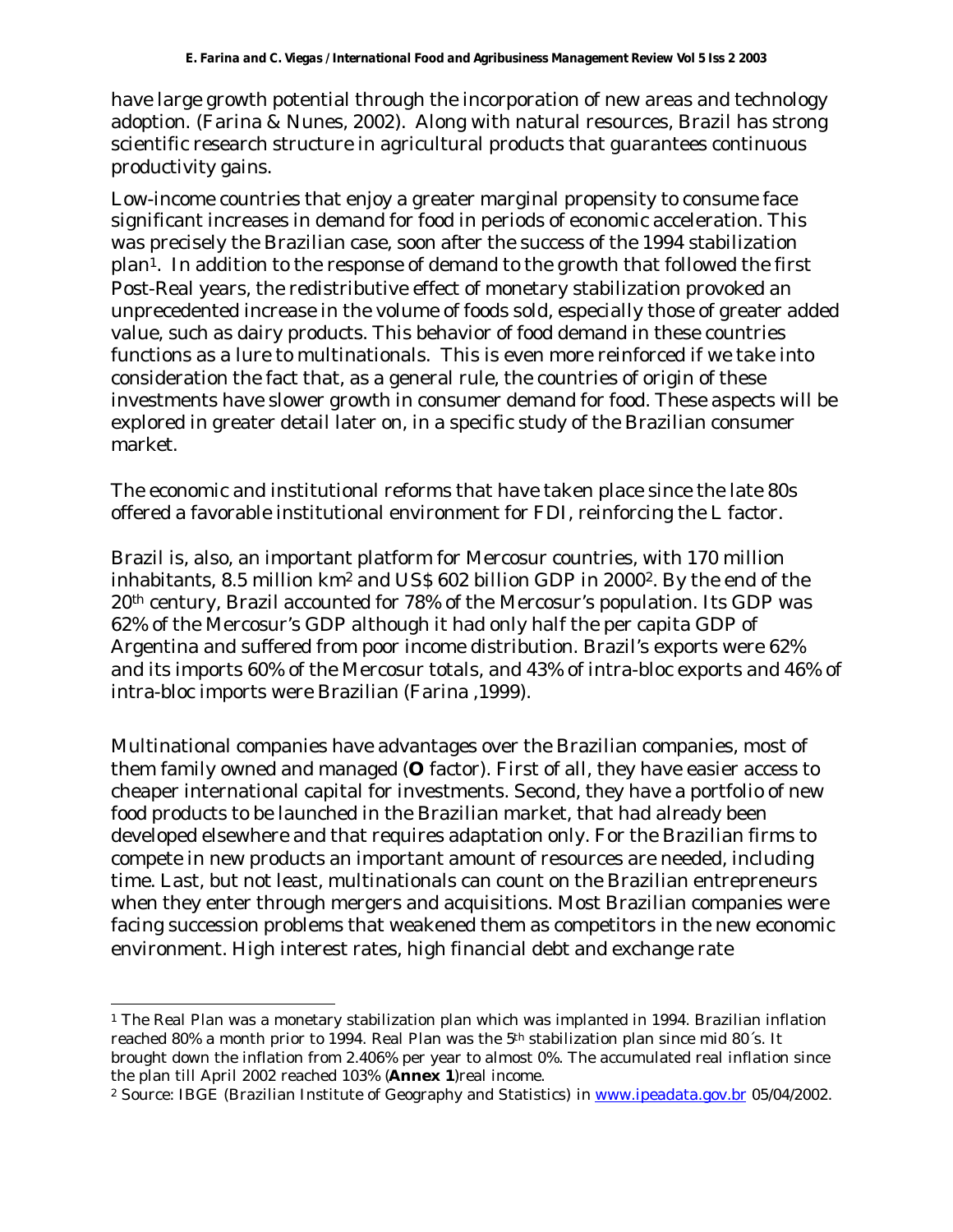overvaluation made easy the acquisition of national companies, even efficient ones (Farina, 1999: 319-320).

The **I** factor is also present, because international food trade is small, when compared to total world food consumption. In order to explore the **O** factor in the internal Brazilian market, exports are not enough. Also, the **L** factors create advantages for export from Brazil to developed countries, especially if trade barriers diminish.

Therefore, **OLI** factors are present in the Brazilian case.

### **4. M&A: Main strategy of entry in the Brazilian market**

The main form of entry of foreign direct investments in Latin America occurs via mergers and acquisitions (M&A). This item gathers a series of data on this strategic form, focusing on the Brazilian experience.

Since 1992, the food and beverage industry has stood out among the sectors with the greatest number of mergers and acquisitions (Table 3). This increase provided the food, beverage, and tobacco sector in Brazil with concentration and denationalization of capital. By 2000, eight of the ten largest food companies in Brazil were multinationals, while in 1994 there were five. Foreign companies made 80% of the acquisitions of Brazilian food companies in 1996/97, Argentina, US and Italy were the leading countries investing in Brazil's food industry. In 1998/2000, others such as Ireland, Mexico and Chile had joined them.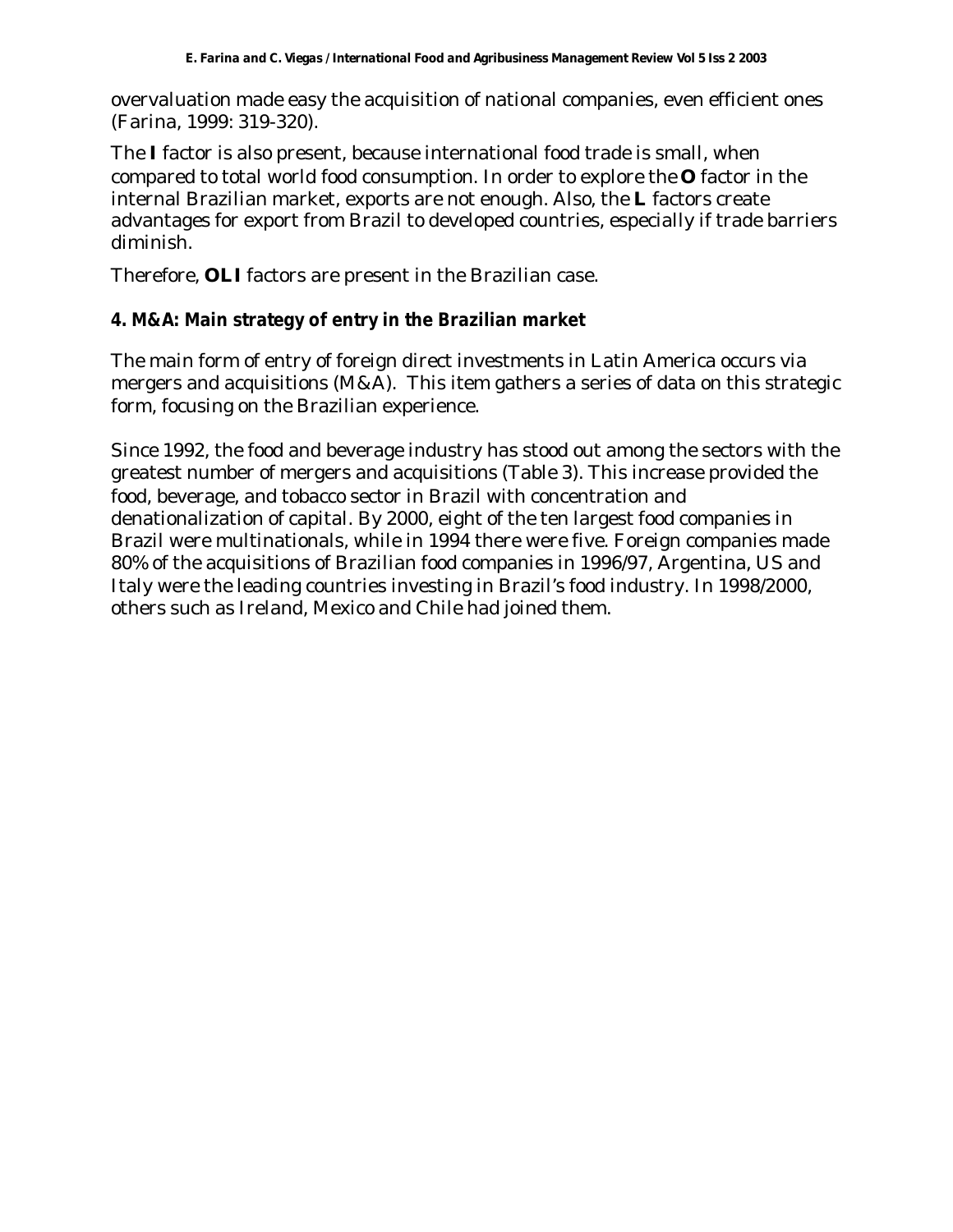|                                 | 1 CHUU. 1994 W 1990         |      |      |      |      |      |      |                         |                          |
|---------------------------------|-----------------------------|------|------|------|------|------|------|-------------------------|--------------------------|
| <b>Sector</b>                   | 1992                        | 1993 | 1994 | 1995 | 1996 | 1997 | 1998 | <b>Total</b><br>Sector* | Part. % in<br>General ** |
| Food, beverages,<br>and tobacco | 12                          | 28   | 21   | 24   | 38   | 49   | 36   | 208                     | 12.6                     |
| Financial<br>Institutions       | $\overline{4}$              | 8    | 15   | 20   | 31   | 36   | 28   | 142                     | 8.6                      |
| Chemical and<br>Petrochemical   | 4                           | 18   | 14   | 13   | 18   | 22   | 25   | 114                     | 6.9                      |
| Metallurgy and Steel            | 11                          | 13   | 11   | 9    | 17   | 18   | 23   | 102                     | 6.2                      |
| Insurance                       | 1                           | 1    | 8    | 9    | 16   | 24   | 15   | 74                      | 4.5                      |
| Elétrical and<br>Electronics    | $\mathcal{D}_{\mathcal{L}}$ | 7    | 5    | 14   | 15   | 19   | 9    | 71                      | 4.3                      |
| Telecommunications              | $\mathbf{1}$                | 7    | 5    | 8    | 5    | 14   | 31   | 71                      | 4.3                      |
| Others                          | 23                          | 68   | 96   | 115  | 188  | 190  | 184  | 864                     | 52.5                     |
| <b>Total of Mergers</b>         | 58                          | 150  | 175  | 212  | 328  | 372  | 351  | 1.646                   | 100.0                    |

**Table 3:** Mergers and Acquisitions made in Brazil, by industrial sector. Period: 1992 to 1998

Source: KPMG (1998), *in* Faveret (1999: 03).

\*Sum from 1992 to 1998.

\*\*(Sum from 1992 to 1998)/(Total of Mergers).

2,127 M&A operations were realized from 1994 to 2000 in Brazil. Foreign capital was present in 60% of these operations. In the year 2000, 34% of the foreign investments that entered Brazil through acquisition of national firms came from the USA.

From 1994 to 2000, the food sector had a total of 269 M&As, which represents 12% of the total for all sectors. Of this volume, 57% of the operations involved foreign capital, when foreign companies purchased control local companies or had joint ventures to create a third company.

## **5. The Brazilian Food Market as the Main Attraction of FDI**

The national market deserves emphasis as a factor attracting foreign direct capital in the Brazilian food and beverage sector. As income grew following the stabilization plan, people increased their consumption of more value-added products including such diverse products as cookies and hot dog (table 4).

The expansion of the consumer markets is the lead car for the entry of foreign firms in the food sector.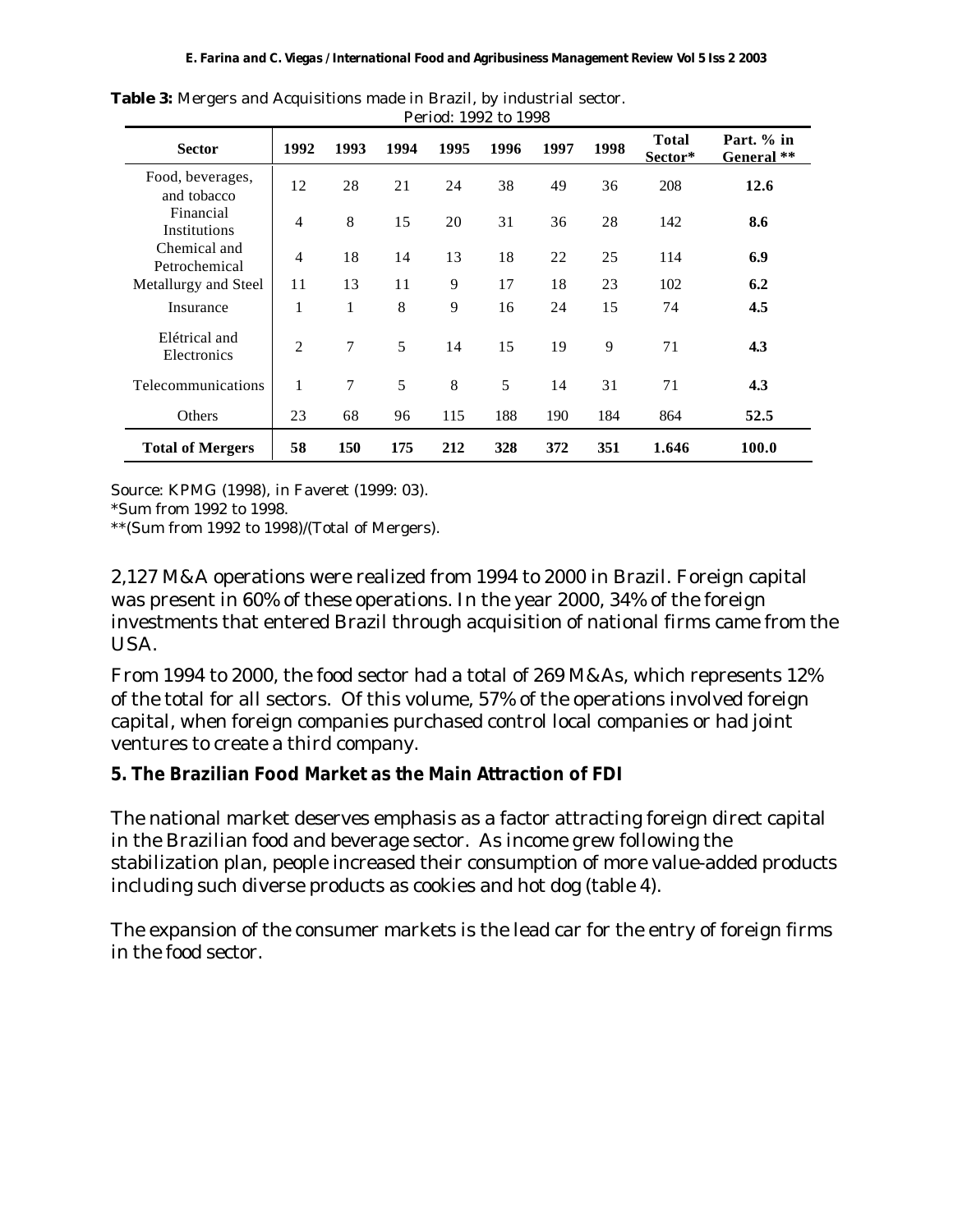|  |  |  |  | Table 4: Evolution of Brazilian Consumption |  |  |
|--|--|--|--|---------------------------------------------|--|--|
|--|--|--|--|---------------------------------------------|--|--|

|                    | 1994  | 1995  | 1996  | 1997  | 1998  | 1999  | <b>2000</b> | $00/94**$<br>$(\%)$ | Average<br>annual<br>var. $***$ |
|--------------------|-------|-------|-------|-------|-------|-------|-------------|---------------------|---------------------------------|
| Hot dogs           | 0.53  | 0.74  | 0.79  | 0.94  | 0.98  | 1.0   | 0.97        | 83.02               | 9.40%                           |
| $Milk*$            | 11.02 | 13.41 | 13.59 | 13.84 | 13.05 | 13.96 | 13.17       | 19.51               | 2.05%                           |
| Powdered milk      | 0.65  | 0.76  | 0.74  | 0.78  | 0.75  | 0.71  | 0.71        | 9.23                | 0.51%                           |
| Macaroni           | 2.97  | 3.34  | 3.36  | 3.36  | 3.54  | 3.48  | 3.31        | 11.45               | 1.64%                           |
| Cookies            | 2.75  | 3.43  | 3.83  | 4.34  | 4.75  | 4.77  | 4.37        | 58.91               | 8.08%                           |
| Powdered<br>coffee | 1.56  | 1.81  | 2.01  | 2.09  | 2.07  | 2.09  | 1.93        | 23.72               | 6.41%                           |
| Chocolate          | 0.47  | 0.62  | 0.74  | 0.82  | 0.73  | 0.66  | 0.65        | 38.30               | 3.87%                           |
| Table wine*        | 0.18  | 0.24  | 0.26  | 0.28  | 0.27  | 0.36  | 0.37        | 105.56              | 10.75%                          |
| Soft drink*        | 34.4  | 46.6  | 48.3  | 50.6  | 54.3  | 57.8  | 59.7        | 73.55               | 7.86%                           |
| Beer*              | 28.5  | 31.8  | 31.3  | 31.9  | 33.3  | 33.3  | 32.6        | 14.39               | 1.99%                           |

(in kilos per inhabitant/year)

\* in liters per inhabitant/ year.

\*\* Percent Variation from 1994 to 2000.

\*\*\* Annual Variation from 1995 to 2000.

Source: ACNielsen.

Table 5 compares the per capita consumption of meats in Brazil and the United States, showing the growth potential in the Brazilian market.

**Table 5:** Per Capita Consumption of Meats (1993/1998)

 $(Kg)$ 

|         |      | <b>BRAZIL</b> |        |            |              | <b>UNITED STATES</b> |  |  |  |
|---------|------|---------------|--------|------------|--------------|----------------------|--|--|--|
|         |      | Per capita    |        | Per capita | <b>Total</b> |                      |  |  |  |
|         | 1993 | 1998          | Growth | 1993       | 1998         | Growth               |  |  |  |
| Chicken | 18.  | 24.6          | 36.7%  | 21.9       | 23.04        | 4.9%                 |  |  |  |
| Beef    | 35.6 | 37.4          | 5.1%   | 27.9       | 29.4         | 5.2%                 |  |  |  |
| Pork    | 8.1  | 9.5           | 17.3%  | 22.2       | 22.3         | 0.6%                 |  |  |  |
| Total   | 61.7 | 71.5          | 16.0%  | 72.0       | 74.7         | 3.7                  |  |  |  |

Source: ACNielsen and ERS/USDA (www.ers.usda.gov 04/01/02)

The Brazilian consumer pattern has been changing throughout the years. That is a reflection of a range of social and economic changes that took place in Brazil in the past few years. According to IBGE (Brazilian Institute of Geography and Statistics) data, the total resident population jumped from 119 million people in 1980, to more than 169 million in 2000. In 1990, the life expectancy at birth was at 65.75 years old. In 2001, this number shifted to 68.82 years old. During the same period, the birth rate fell from 23.5 per thousand inhabitants to 19.89. These numbers explain the changes in the composition of the age groups in Brazil. In 1980, people from 0 to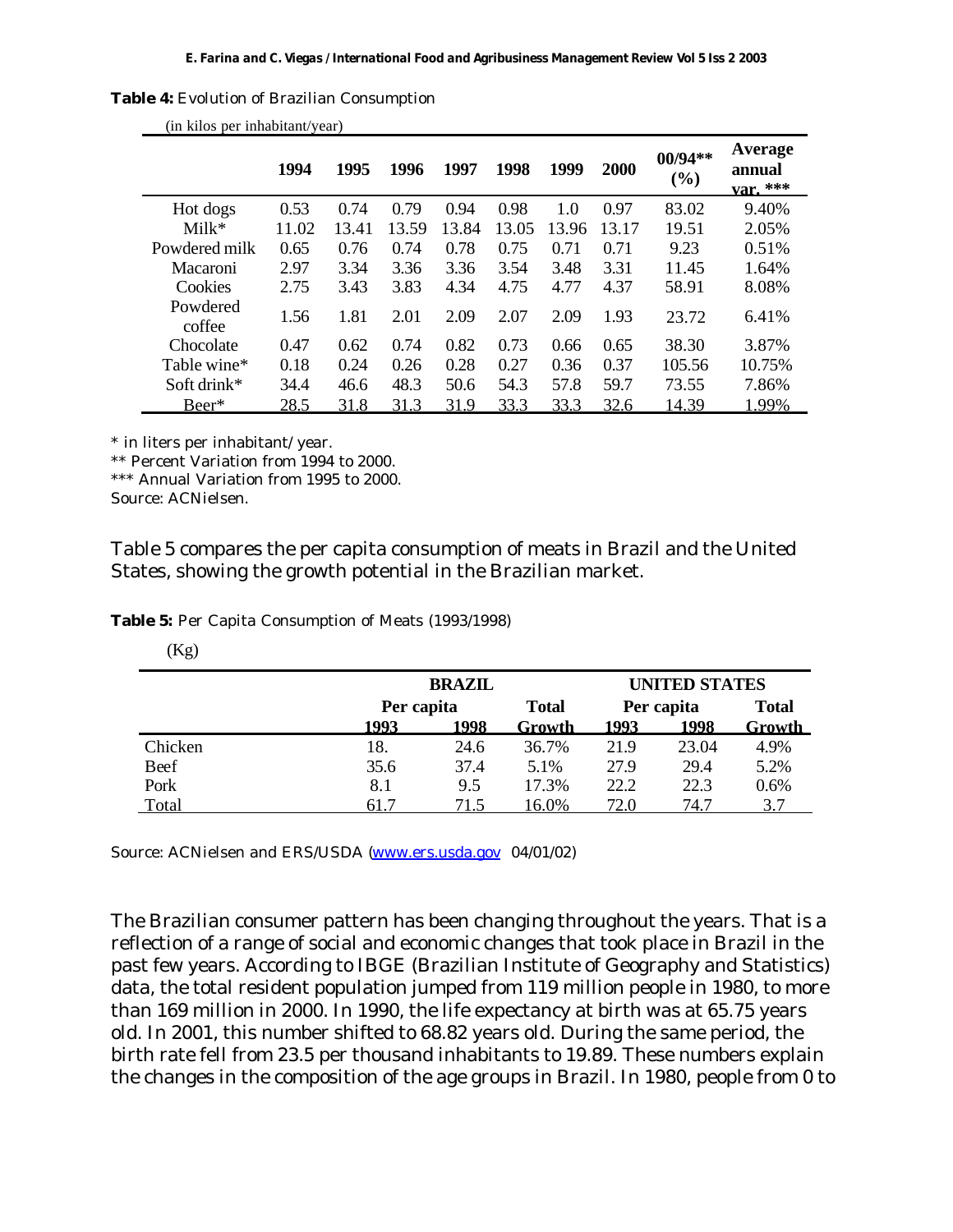14 years old represented 38,2% of the Brazilian population and in 2000 this percentage fell to 29,6% of the population. On the other hand, people between 15 and 64 years composed 57.68% of the total population in 1980, and reached 64.55% in 2000. For the population 65 years old or over, the percentages shifted from 4.01% to 5.85% in 1980 and 2000 respectively. The urban population jumped from 67.59% in 1980 to 81.25% in 2000. These numbers justify the changes in the Brazilian consumption patterns, which affect the performance and strategies of the food industry. Moreover, between 1992 and 1999 living conditions have improved, but major inequalities still remain. (IBGE, 2001)

National income remains highly concentrated. Brazil closed the 90s with practically the same income distribution as in 1992. The poorest 50% of the population held 14% of the country's revenue whereas the richest 1% of the population held 13% of the total income. In 1992, the Gini index reached 0.571 and in 1999, 0.567. In other words, there was no significant change.

Life conditions improved. Life expectancy rose 2.1 years, the number of homes with basic sanitation increased 18.1%, the monthly average income grew 29.8%, and infant mortality fell 22.1%. It is important to point out that these numbers present great variations from one state to another, reflecting strong regional inequalities of the country. For example, the literacy rate in São Paulo, Rio Grande do Sul, and Santa Catarina is over 80% whereas the national average is 71.6%.

The consequence of inequality the for food industry in the short run is negative, as poverty means low demand. In the long run, inequality means that there is room to rapid income and demand growth. Low income-elasticity gives this industry the peculiar characteristic of being less sensitive to the economic fluctuations compared to other economic sectors.

Once the euphoria of the Real Plan had faded, the domestic market no longer presented a significant growth. Furthermore, as discussed previously, data from IBGE shows that income distribution in Brazil has not improved its profile significantly in recent years, remaining highly concentrated. Thus, in periods of economic deceleration we should expect a drop in consumption of products of higher added value that are much more sensitive to the income level, that is, there is high income elasticity. Hence, the attentions turn to products of lower added value, giving space to cheaper brands that, because they invest less in advertising, have lower costs. There is every indication that this has proven fundamental to the consumer who chooses low prices over brand names, being unwilling to pay more just for the brand name.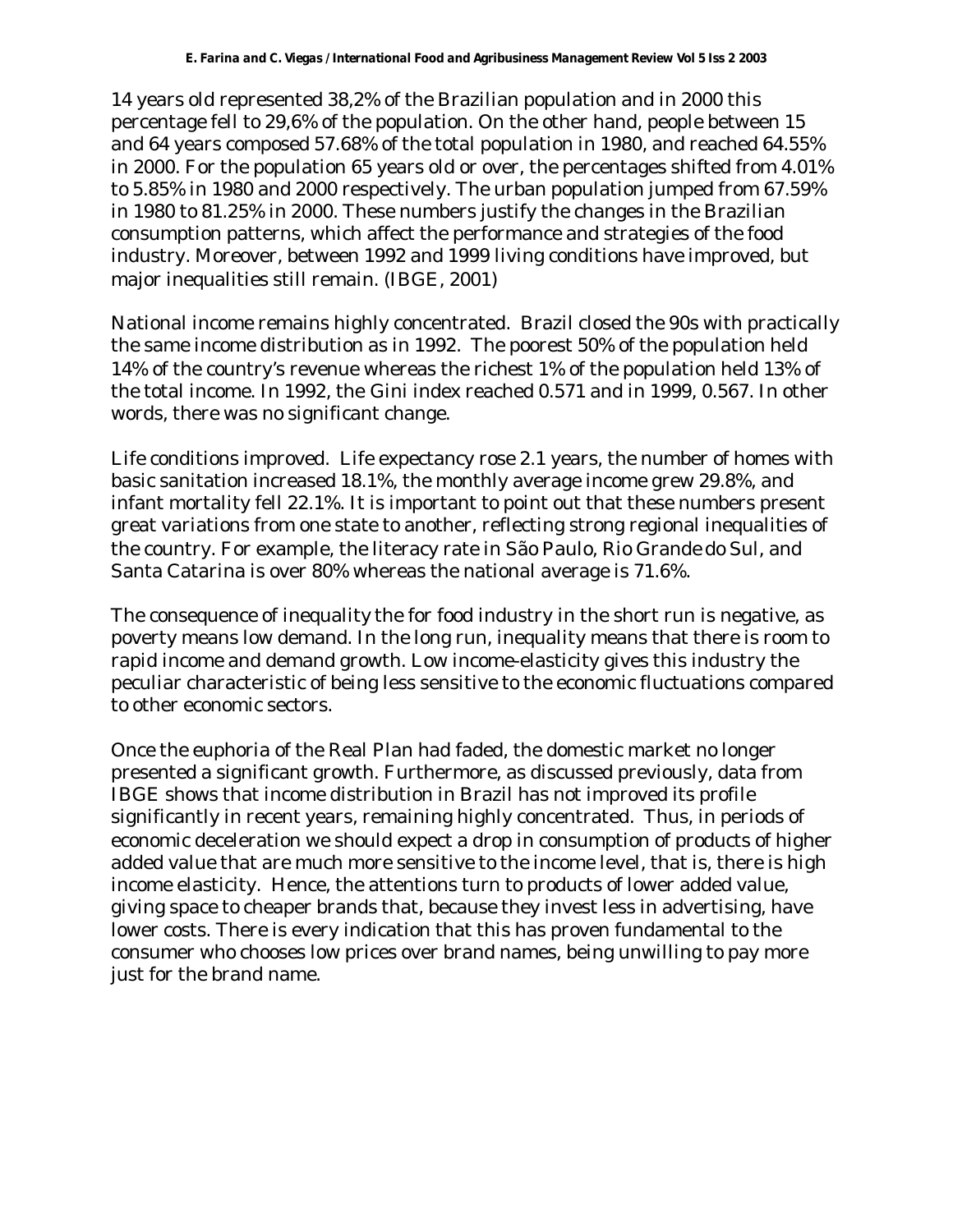#### **6. Impacts on the Food Industry of Brazil**

#### **6.1. Effects on the competitive environment**

Multinationalization through mergers and acquisitions should result in higher concentration, increased market power and growing industrialized food prices. More capital-intensive techniques would diminish employment as a result of increasing productivity.

As expected, the pattern of concentration of the food and beverage changed in recent years. Table 6 shows the concentration index CR10 from 1994 to 2000, indicating that the most important change was in the increased participation of multinational firms, which in 94 were only five and in 2000, had grown to seven. The only three firms with Brazilian capital are leaders in the meat market. The degree of concentration, however, is relatively stable in contrast to other important segments related to food, such as distribution. Between 1994 and 2000, the ten largest supermarket chains doubled their share in the total turnover of the sector (**Annex 2**).

|                   | 1994  |                 | 1996  |              | 1999  |              | 2000  |
|-------------------|-------|-----------------|-------|--------------|-------|--------------|-------|
| Nestlé*           | 5,42  | Nestlé*         | 5,25  | Nestlé*      | 6,01  | Nestle*      | 5,45  |
| Copersucar        | 5,00  | Copersucar      | 3,22  | $Ceval*$     | 4,03  | $Bunge*$     | 5,20  |
| Ceval             | 3,53  | Ceval           | 2,70  | Sadia        | 4,03  | Sadia        | 3,69  |
| Santista*         | 3,28  | Santista*       | 2,45  | $Cargill*$   | 3,91  | $Cargill*$   | 3,52  |
| Sadia             | 2,89  | Sadia           | 2,38  | Perdigão     | 2,49  | Perdigão     | 2,20  |
| Frigobrás         | 1,68  | $Cargill*$      | 1,92  | Parmalat*    | 1,98  | $RMB*$       | 1,68  |
| $RMB*$            | 1,68  | Perdigão        | 1,49  | Santista *   | 1,98  | Parmalat*    | 1,55  |
| Perdigão          | 1,62  | Parmalat*       | 1,47  | Kraft Lacta* | 1.33  | Kraft Lacta* | 1,09  |
| Yolat*            | 1,51  | Sadia Frigobrás | 1,43  | Arisco*      | 1,31  | Fleishmann*  | 1,08  |
| $Cargill*$        | 1,50  | $RMB*$          | 1,29  | Nabisco*     | 1,21  | Aurora       | 0,87  |
| Total $(CR_{10})$ | 28,08 | <b>Total</b>    | 23,60 | <b>Total</b> | 28,28 | Total        | 26,32 |

**Table 6:** Concentration in the Food Industry –  $CR_{10}$ 

Source: Exame Maiores e Melhores (1995, 1997, 2000,2001), *in* Farina (2001, 13) \*multinationals

As a matter of fact, competition got stronger. A growing fringe of medium and small firms also spurred competition among biggest companies.

The vigor of competition in the food industry is reflected in the behavior of real prices in retail, as shown in **graph 1**. In the post-monetary stabilization period, an important drop in real prices was seen in the largest consumer center of the country, Greater Sao Paulo.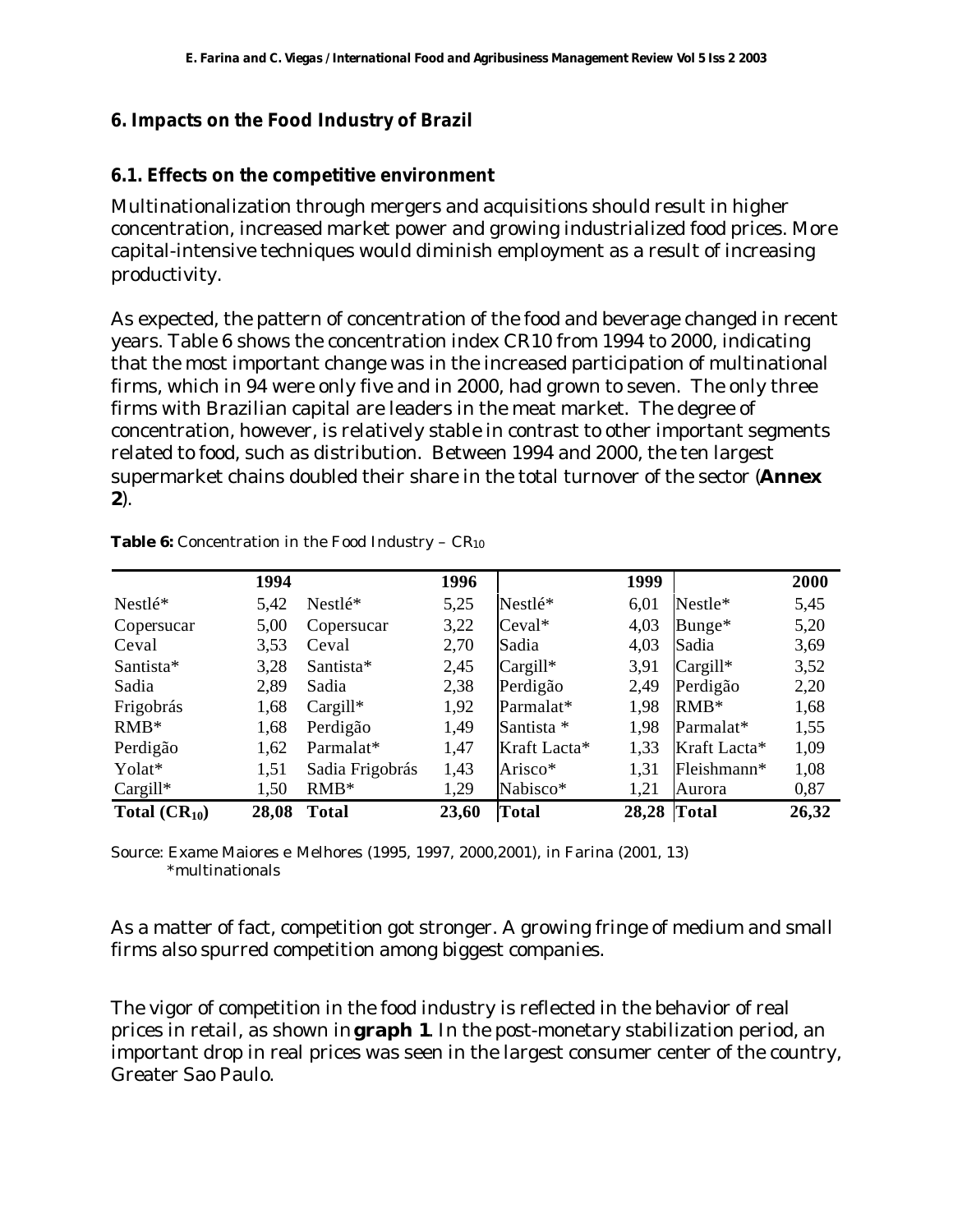The most important price reductions occurred in industrialized foods, exactly where the multinational investments occurred with greatest intensity, and where supermarkets are most important in the distribution. The number of new product launches increased 200% according to the Brazilian Food Industry Association, and aggressive distribution strategies were implemented. Based on interviews, Farina and Nunes (2002) show that the food industry cost squeeze that allowed the consumer price reduction came from adjustments in logistics, procurement strategies, including outsourcing, higher labor productivity and the adoption of food quality programs in order to reduce industrial losses of raw material.



**Graph 1.** Index of Food Real Prices in Greater São Paulo -- second-degree of processing - (deflated by  $IPC - FIPE - basis$  jul/94=1,00)

Source: FIPE - Fundação Instituto de Pesquisas Econômicas (Economic Research Institute Foundation) www.fipe.com.br

## **7. Conclusions**

The Real Plan, by stabilizing the Brazilian economy, altered the institutional environment, favoring FDI. These multinationals began to assess better the possibility of making safe investments in the country, attracted by the vast potential of the domestic market. Economic stability made it possible for a large portion of the population to enter the consumer market of several products, from lower to higher level of value added food products compared to saturated food markets of the origin countries, the growth rate in host countries is a major attraction factor. On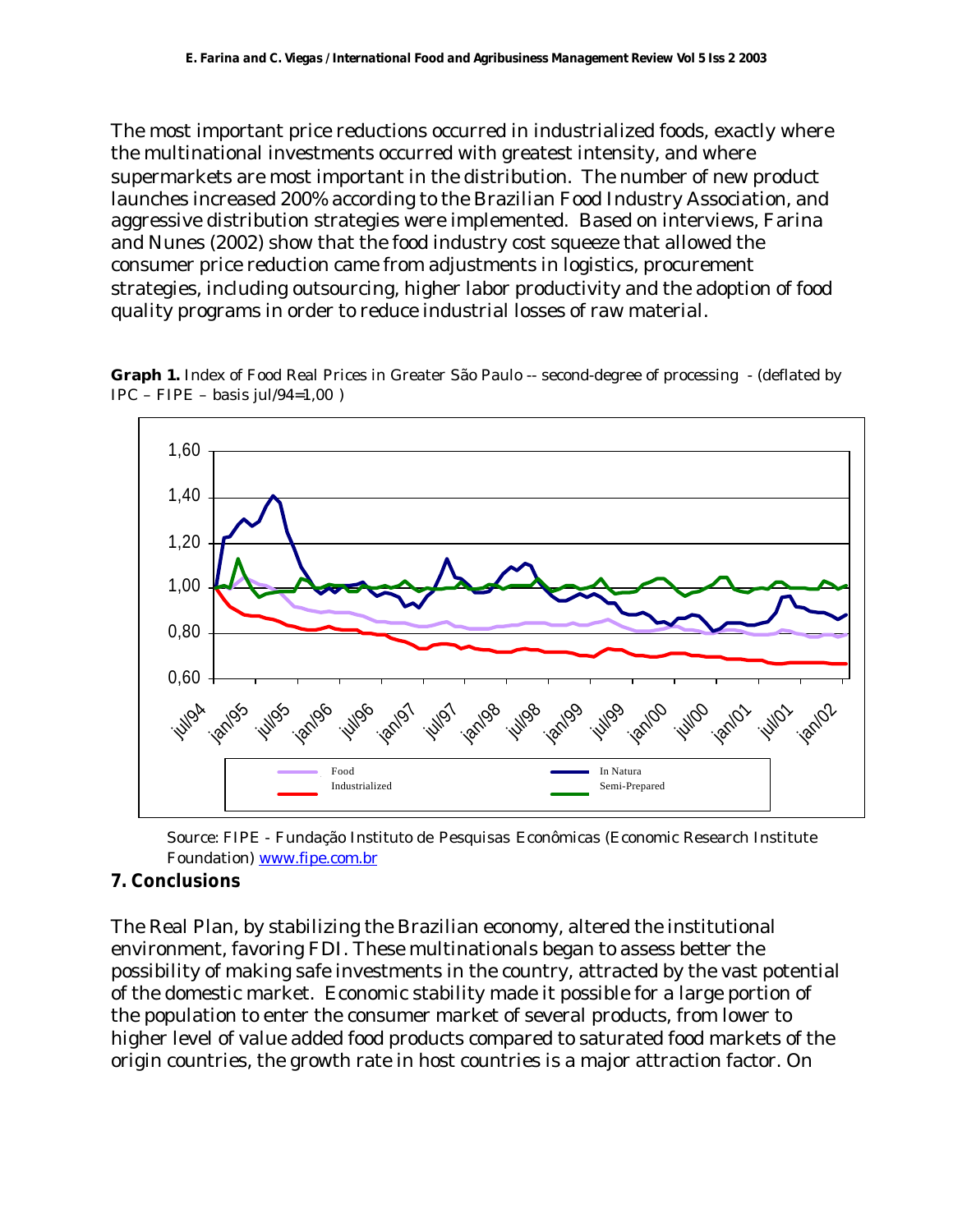the other hand, the stabilization increases the willingness of consumers to try new products, enhancing competition even more.

We can pinpoint the following items as being main factors in attracting foreign capital to Brazil: a) dimension of the Brazilian market; b) interest in making Brazil an export base to the Mercosur trade partners; c) economic stability, in the initial period of the Real Plan; d) fiscal incentives; e) access to raw materials; f) low cost of labor.

Following Dunning's model, the enterprises join their personal advantages **(O)**, such as the ownership of technology, their specific endowments (personnel, capitals, organization), to the advantages of Brazil's location **(L)**, such as quality and prices of inputs, specific resources, geographic location (the vast market in Mercosur), knowledge of the market, mastery of the structure of distribution and supply of the local enterprises, among others. Joining these aspects **(O+L)**, it becomes advantageous to internalize the market (**I** advantages) by means of direct production in the country. As a consequence, transaction costs in the acquisition of inputs are reduced, uncertainty is reduced and the enterprises may avoid or better explore possible government measures, not to mention establishing price policies.

New product releases and new competitive strategies granted the food industry greater vigor, showing that the FDI can have a most significant contribution to the technological and organizational development of the host country. As multinationals are not exploring gains in countries with protected markets, the competition becomes greater (in a globalized scenario), which increases the concern with efficiency gains and, consequently, with technological and organizational innovations.

The MNE has considerable advantages over a national firm in releasing new products, because it has a real stock of products already released at world level. Entering by means of M&A allows a rapid adaptation to the local habits, facilitating the adaptation of these already existing products. Thus, the national firm finds greater difficulties in keeping up with this dynamic because it requires more time to invest in new products that the MNE, oftentimes, has already released in other markets.

Therefore, the changes in the political-economic environment, as well as the institutional, have made the Brazilian consumer food market highly attractive to the investments of multinational firms. Entering by means of mergers and acquisitions is the best strategy. These changes alter the competitive environment. The main evidence shown in the work is the increase in industry concentration, with the growing participation of multinational enterprises, and increased competition, which favors price stability and increases the need for new product releases so that firms do not lose their market share.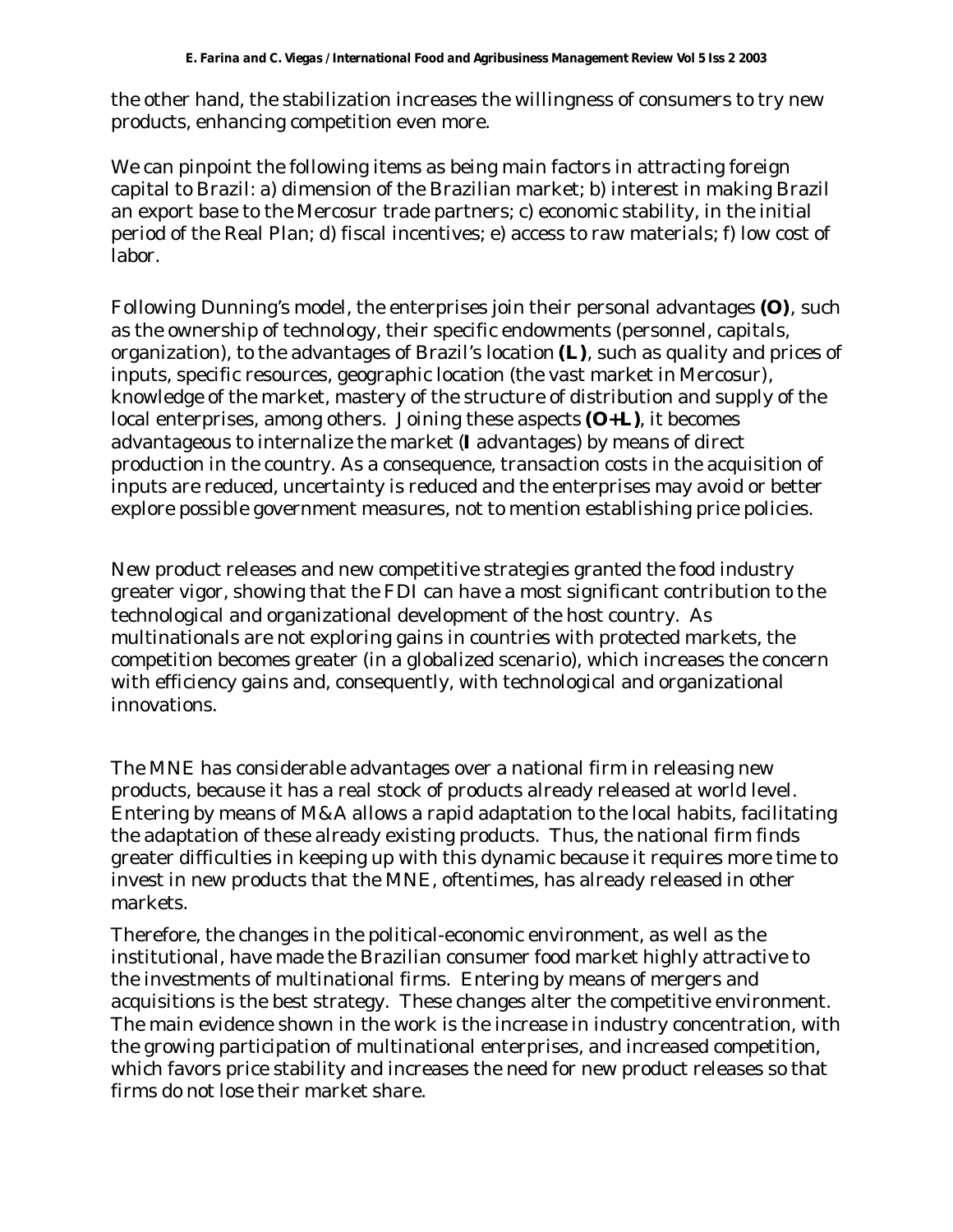The difficulty in the analysis arises precisely because these modifications occur in unison, making it hard to establish causal relationships. Hence, an important precaution must be taken. We cannot attribute these transformations exclusively to multinational enterprises. That is, we have no way to verify if the national industries would have taken the paths discussed here even without the presence of multinationals, given that the domestic market potential in itself favors in large part alterations in the competitive environment (new product releases, price stability, and increased concentration). The presence of multinationals, however, is remarkable. This, without a doubt, at the very least accelerates these transformations, given the very characteristics of these enterprises (new technologies, market knowledge, international performance, vast vigor, and competitive strategies). Entering alone does not guarantee multinationals a comfortable situation. In addition to the competition of several multinational firms that entered the Brazilian market, the greater degree of liberalization of Brazil and even national firms confront the MNEs in the domestic market. Thus, the dispute for the supermarket shelves is maintained, causing firms to pursue more and more efficient strategies to at least maintain their market share. This increases the dynamism of the sector, even after the boom of multinational entry and the initial euphoria of the Real Plan passed.

**Annex 1:** General Price Index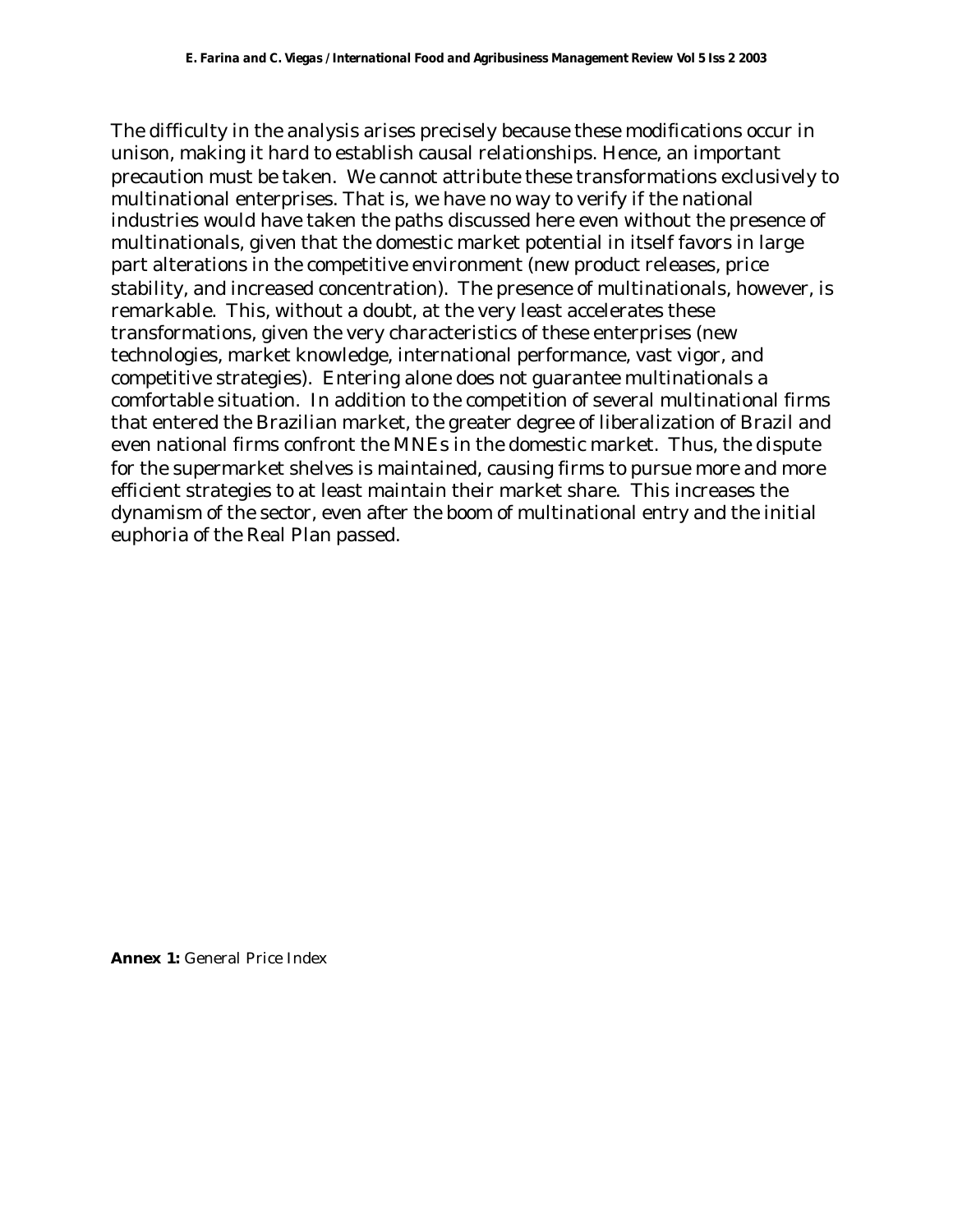

**Annex 2:** Concentration in the Supermarket Chains

| <b>Ranking</b> |      | <b>Supermarkets</b>                            | 1994 | 1996 | 1999 | <b>2000</b> |
|----------------|------|------------------------------------------------|------|------|------|-------------|
| 2000           | 1999 |                                                |      |      |      |             |
|                | 2    | Pão de Açúcar <sup>1*</sup>                    | 6,5  | 7,4  | 12,9 | 14,1        |
| $\frac{2}{3}$  |      | Carrefour (French)*                            | 9,4  | 10,4 | 13,1 | 14,1        |
| 3              | 4    | Bom Preço (Royal Ahold - 2000)*                | 2,4  | 2,6  | 4,4  | 4,5         |
| 4              | 3    | SONAE (Portuguese)*                            |      |      | 4,7  | 4,4         |
| 5              | 5    | <b>SENDAS</b>                                  | 2,6  | 3,4  | 4,0  | 3,7         |
| 6              | 6    | Wal-Mart (USA)*                                |      |      | 1,6  | 1,8         |
| $\overline{7}$ |      | Jerônimo Martins/SÉ (Portuguese) <sup>2*</sup> | 0,8  | 1,0  | 1,2  | 1,4         |
| 8              | 8    | CIA Zafari                                     | 0,9  | 1,3  | 1,1  | 1,1         |
| 9              | 9    | G. Barbosa & CIA LTDA                          | 0,5  | 0,6  | 0,8  | 0,9         |
| 10             | 10   | Cooperativa de Consumo                         |      |      | 0,8  | 0,8         |
|                |      | Top ten market share $(\% )$                   | 24,3 | 28,4 | 44,6 | 46,8        |

Source: Associação Brasileira de Supermercados (ABRAS) – www.abrasnet.com.br  $(1)$  40% is owned by the french Cassino

\* Multinationals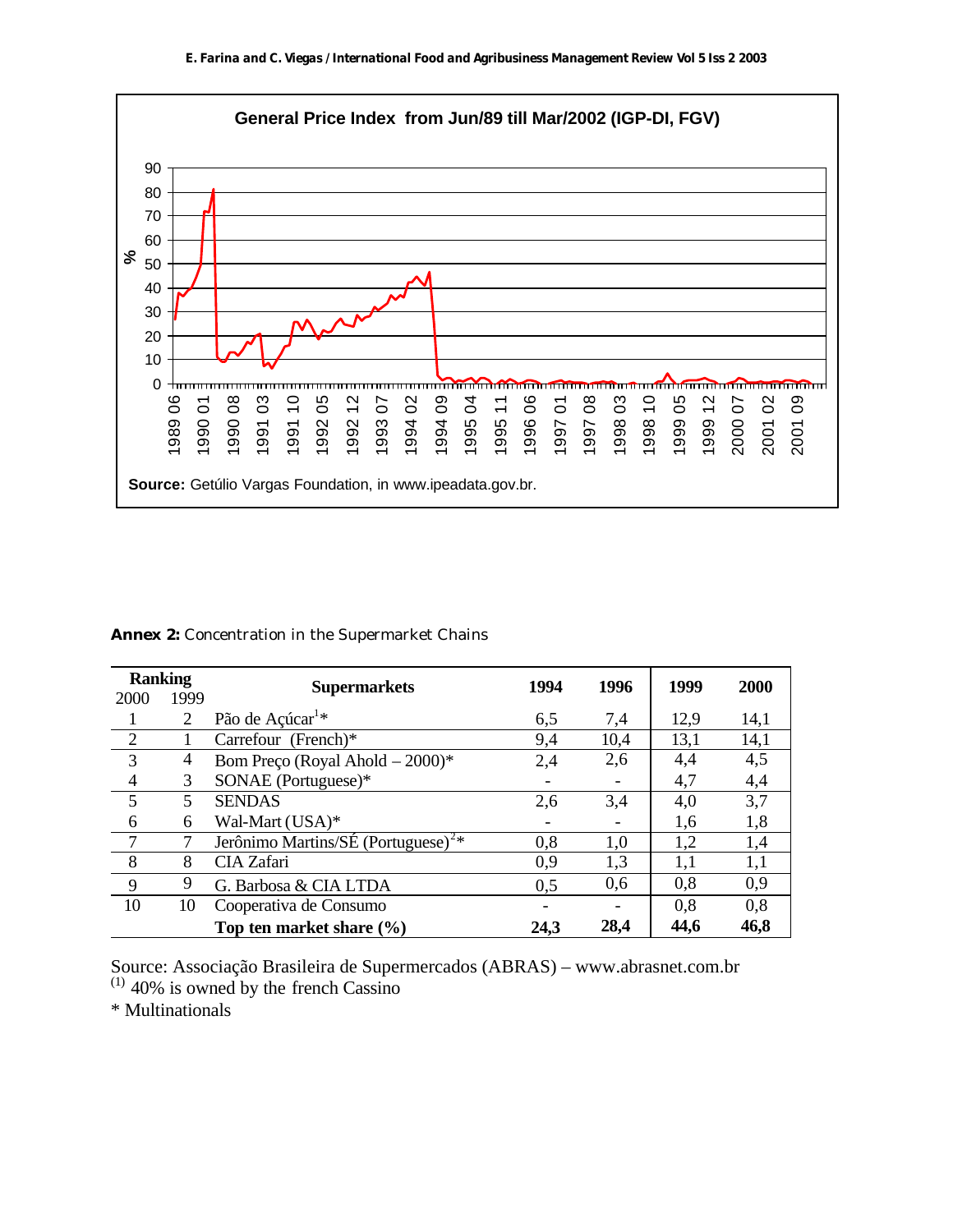#### **References**

- Bolling, Christine & Neff, Steve & Handy, Charles (1998). "U.S. Foreign Direct Investment in the Western Hemisphere". Economic Research Service, USDA. March, 1998.
- Bonelli, Regis (2000). "Fusões e Aquisições no Mercosul". Texto para discussão no. 718. IPEA – RJ. Abril de 2000.
- Caves, Richard (1996) "Multinational enterprise and economic analysis". Second Edition. Cambridge surveys of Economic Literature.
- Cebrap (1997), "Concentração e Centralização de Capitais na Indústria de Alimentos Brasileira", Anexo ao relatório final de pesquisa do projeto: "Democracia e poder econômico: a legislação antitruste brasileira diante dos processos de concentração e centralização de capitais à escala mundial.", Relatório de Pesquisa. Centro Brasileiro de Pesquisa
- Chesnay, François. (1996). "A mundialização do capital", 1ª edição (em português). Editora Xamã.
- Dunning, John H. (1995a). "Multinational Enterprises and the Global Economy. Addison Wesley.

\_\_\_\_\_\_\_\_\_\_\_\_\_\_\_. (1995b). "The Globalization of Business". Routledge.

- Farina, E.M.M.Q (1999) "Challenges for Brazil's Food Industry in the Context of Globalization and Mercosur Consolidation". Inf Interntational Food and Agribusiness Management Review 2(3/4):
- Farina, E.M.M.Q. & Saes, Maria Sylvia M. (1999). "Food Industry in Mercosur: Many Challenges and Big Opportunities". Paper presented at the international seminar *Food, Agriculture and Agribusiness: Future Challenges and Opportunities*. Royal Agriculture College, UK.

\_\_\_\_\_\_\_\_\_\_\_\_\_\_\_\_(2002) "Consolidation, Multinationalization, and Competition in Brazil: Impacts on Horticulture and Dairy Products Systems". In Development Policy Review 20(4); 441-457.

Farina, E.M.M.Q. & Nunes, R. (2002) "A evolução da cadeia agro-alimentar e a redução de preços para o consumidor: os efeitos da atuação dos grandes compradores". Relatório de pesquisa, CEPAL/PENSA/USP.

Gazeta Mercantil – Latino Americana. Various issues.